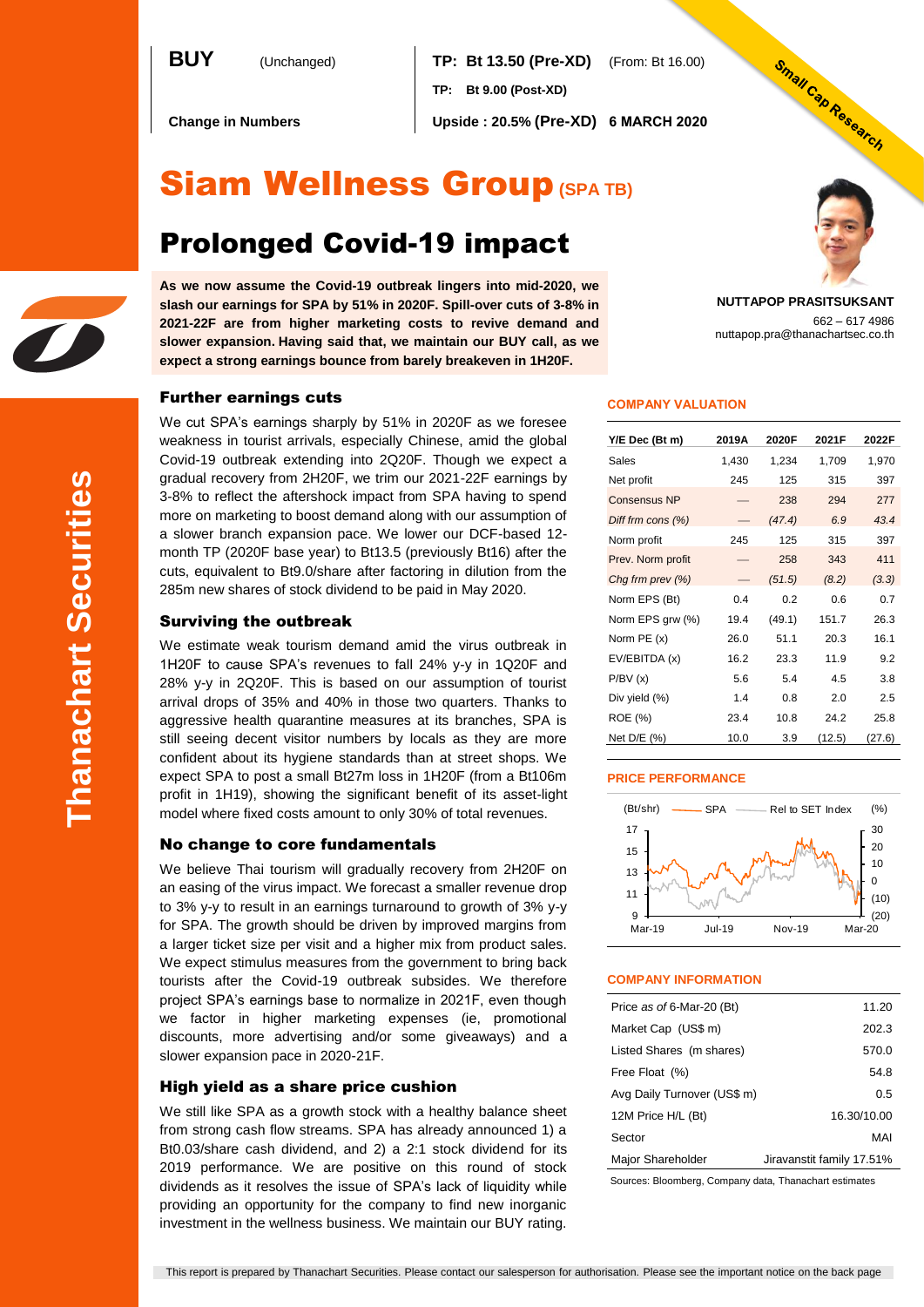|                           | 2020F  | 2021F | 2022F |
|---------------------------|--------|-------|-------|
| Revenues (Bt m)           |        |       |       |
| - New                     | 1,234  | 1,709 | 1,970 |
| - Old                     | 1,508  | 1,800 | 2,070 |
| - Change (%)              | (18.2) | (5.0) | (4.9) |
| Gross margin (%)          |        |       |       |
| - New                     | 25.6   | 33.2  | 35.2  |
| - Old                     | 32.6   | 34.6  | 35.6  |
| - Change (pp)             | (7.0)  | (1.4) | (0.4) |
| No. of branches           |        |       |       |
| - New                     | 68     | 75    | 79    |
| - Old                     | 68     | 76    | 83    |
| - Change (%)              | 0.0    | (1.3) | (4.8) |
| Normalized profits (Bt m) |        |       |       |
| - New                     | 125    | 315   | 397   |
| $-$ Old                   | 258    | 343   | 411   |
| - Change (%)              | (51.5) | (8.2) | (3.3) |

Source: Thanachart estimates

### **Ex 2: 12-month DCF-based TP Calculation, Using A Base Year Of 2020F**

| (Bt m)                                |       | 2020F       | 2021F | 2022F | 2023F | 2024F | 2025F | 2026F | 2027F | 2028F | 2029F | 2030F | <b>Terminal</b><br>value |
|---------------------------------------|-------|-------------|-------|-------|-------|-------|-------|-------|-------|-------|-------|-------|--------------------------|
| <b>EBITDA</b>                         |       | 276         | 521   | 646   | 747   | 827   | 878   | 930   | 989   | 1,050 | 1,111 | 1,182 | -                        |
| Free cash flow                        |       | 79          | 330   | 441   | 540   | 608   | 644   | 691   | 737   | 799   | 847   | 906   | 12,566                   |
| PV of free cash flow                  |       | $\mathbf 0$ | 274   | 332   | 370   | 380   | 366   | 358   | 347   | 343   | 330   | 322   | 4,061                    |
| Risk-free rate (%)                    | 3.5   |             |       |       |       |       |       |       |       |       |       |       |                          |
| Market risk premium (%)               | 8.0   |             |       |       |       |       |       |       |       |       |       |       |                          |
| Beta                                  | 1.0   |             |       |       |       |       |       |       |       |       |       |       |                          |
| WACC (%)                              | 9.9   |             |       |       |       |       |       |       |       |       |       |       |                          |
| Terminal growth (%)                   | 2.0   |             |       |       |       |       |       |       |       |       |       |       |                          |
| Enterprise value - add<br>investments | 7,796 |             |       |       |       |       |       |       |       |       |       |       |                          |
| Net debt (2019)                       | 113   |             |       |       |       |       |       |       |       |       |       |       |                          |
| Minority interest                     | -     |             |       |       |       |       |       |       |       |       |       |       |                          |
| Equity value                          | 7,684 |             |       |       |       |       |       |       |       |       |       |       |                          |
| # of shares (m)                       | 570   |             |       |       |       |       |       |       |       |       |       |       |                          |
| Target price/share (Bt)               | 13.50 |             |       |       |       |       |       |       |       |       |       |       |                          |

Sources: Company data, Thanachart estimates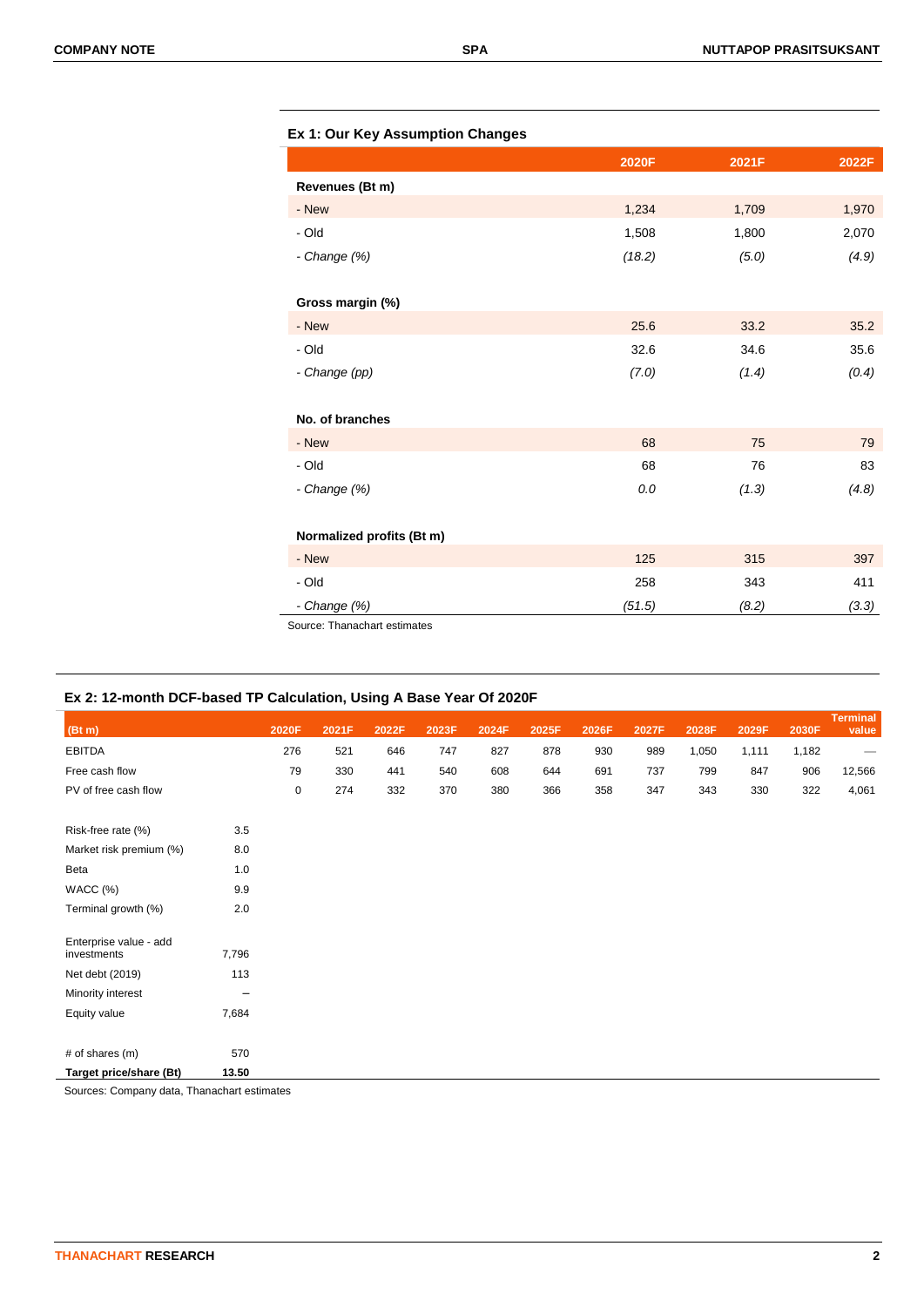## Valuation Comparison

### **Ex 3: Valuation Comparison With Regional Peers**

|                                                        |                   |             | <b>EPS growth</b> |        | $-$ PE $-$ |      | $-$ P/BV $-$ |     | <b>EV/EBITDA</b> |      | <b>Div Yield</b> |     |
|--------------------------------------------------------|-------------------|-------------|-------------------|--------|------------|------|--------------|-----|------------------|------|------------------|-----|
| <b>Name</b>                                            | <b>BBG Code</b>   | Country     | <b>20F</b>        | 21F    | <b>20F</b> | 21F  | <b>20F</b>   | 21F | <b>20F</b>       | 21F  | 20F              | 21F |
|                                                        |                   |             | $(\%)$            | $(\%)$ | (x)        | (x)  | (x)          | (x) | (x)              | (x)  | (%)              | (%) |
| Emei Shan Tourism                                      | 000888 CH         | China       | 5.8               | 13.3   | 14.8       | 13.0 | 1.2          | 1.1 | 5.9              | 5.1  | 1.7              | 1.9 |
| Shanghai Jin Jiang Int'l                               | 2006 HK           | China       | 4.5               | 9.8    | 10.0       | 9.1  | 0.9          | 1.0 | 8.4              | 6.5  | 5.6              | 5.6 |
| Hongkong & Shanghai                                    | 45 HK             | Hong Kong   | na                | na     | 24.3       | 0.2  | na           | na  | na               | na   | na               | na  |
| Shangri-La Asia                                        | 69 HK             | Hong Kong   | (46.3)            | 81.0   | 38.0       | 21.0 | na           | na  | 23.9             | na   | 1.9              | 2.8 |
| IGB Corp Bhd                                           | <b>IGB MK</b>     | Malaysia    | 17.5              | (22.0) | na         | na   | na           | na  | na               | 6.3  | na               | na  |
| Genting Malaysia Bhd                                   | <b>GENM MK</b>    | Malaysia    | (26.3)            | 28.6   | 14.9       | 11.6 | 0.9          | 0.8 | 7.2              | 6.3  | 5.6              | 5.7 |
| Mirvac Group                                           | <b>MGR AU</b>     | Australia   | (36.6)            | (5.1)  | 18.0       | 19.0 | 1.2          | 1.1 | 17.4             | 18.3 | 3.8              | 4.1 |
| <b>Indian Hotels</b>                                   | <b>IH IN</b>      | India       | 30.5              | 32.1   | 38.6       | 29.2 | 3.2          | 2.9 | 16.6             | 14.3 | 0.6              | 0.7 |
| Mandarin Oriental Int'l                                | <b>MAND SP</b>    | Singapore   | na                | 2.7    | 47.0       | 45.8 | na           | na  | na               | na   | 1.7              | 1.7 |
| <b>Hotel Shilla</b>                                    | 008770 KS         | South Korea | (26.3)            | (22.0) | na         | na   | na           | na  | na               | 6.3  | na               | 0.0 |
| Resorttrust Inc                                        | 4681 JP           | Japan       | (13.6)            | 35.3   | 13.1       | 9.7  | 1.0          | 1.0 | 7.9              | 6.4  | 3.5              | 4.0 |
| Central Plaza Hotel                                    | <b>CENTEL TB*</b> | Thailand    | (40.2)            | 13.7   | 27.7       | 24.3 | 2.0          | 1.9 | 9.3              | 10.0 | 1.4              | 1.6 |
| Erawan Group                                           | ERW TB*           | Thailand    | (54.3)            | 95.8   | 46.6       | 23.8 | 1.7          | 1.6 | 12.9             | 11.0 | 0.9              | 1.7 |
| Minor International                                    | MINT TB*          | Thailand    | (18.9)            | 22.2   | 28.4       | 23.2 | 1.6          | 1.5 | 11.5             | 10.5 | 1.2              | 1.5 |
| <b>Siam Wellness Group</b>                             | SPA TB*           | Thailand    | (49.1)            | 151.7  | 51.1       | 20.3 | 5.4          | 4.5 | 23.3             | 11.9 | 0.8              | 2.0 |
| Average<br>Sources: Company data, Thanachart estimates |                   |             | (18.1)            | 31.3   | 28.0       | 18.9 | 1.9          | 1.7 | 12.8             | 9.2  | 2.3              | 2.4 |

Note: \* Thanachart estimates, using normalized EPS

Based on 6 Mar 2020 closing prices

 $\overline{a}$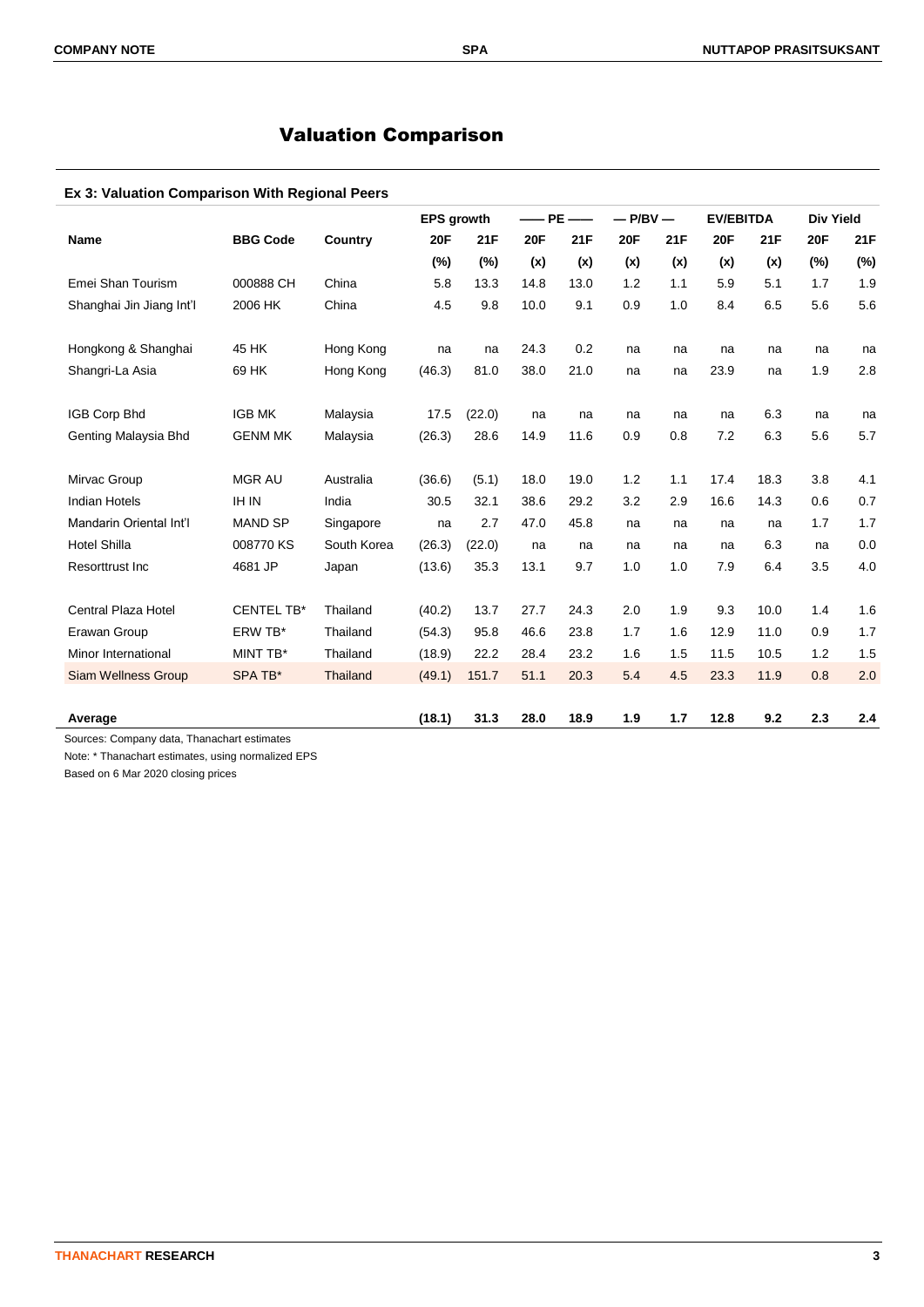### **COMPANY DESCRIPTION COMPANY RATING**

Siam Wellness Group Pcl operates wellness spas and other related businesses, with four main operations: 1) Spas under the brands "Let's Relax", "Rarin-Jinda Wellness Spa" & "Baan-Suan Massage". 2) Hotel & Restaurants: A boutique resort hotel in Chiang Mai under the name "Rarin-Jinda Wellness Spa Resort" and the "Deck 1" and "D Bistro" restaurants. 3) Spa products: Distributes and sells spa-related products under the "Blooming" brand. 4) Traditional Thai massage school "Blooming Thai Massage School" to train therapists in massage and spa services to support its business expansion.

### **THANACHART'S SWOT ANALYSIS**

- Strong brand recognition, especially among Chinese and other Asian tourists
- Its own upstream business helps provide sufficient therapists and products for rapid expansion
- Asset-light business model

### $O$  — Opportunity  $I$  — Threat

- Gaining market share from smaller local players via both organic and inorganic expansion
- Expansion of its business overseas
- Adding more services as bundled packages to increase ticket size

|                       | <b>Consensus</b> | <b>Thanachart</b> | Diff          |
|-----------------------|------------------|-------------------|---------------|
| Target price (Bt)     | 14.37            | 13.50             | -6%           |
| Net profit 20F (Bt m) | 238              | 125               | $-47%$        |
| Net profit 21F (Bt m) | 294              | 315               | 7%            |
| <b>Consensus REC</b>  | <b>BUY: 4</b>    | HOLD: 1           | <b>SELL:0</b> |

 Our 2020F earnings are 47% below the Bloomberg consensus estimate, likely as we are earlier in cutting earnings because of the Covid-19 impact.

Our TP is therefore 6% lower.

Sources: Bloomberg consensus, Thanachart estimates Source: Thanachart Source: Thanachart



Source: Thanachart Source: Thanachart Source: Thanachart; \*CG Rating

### S — Strength W — Weakness

- Relies heavily on expansion to grow, due to limited capacity of service hours per branch
- **Highly dependent on tourist traffic**

- Extraordinary and uncontrollable events, i.e. geopolitical disturbances, natural disasters, etc. could disrupt its operations and decrease tourist traffic
- Large network but only a small management team

### **CONSENSUS COMPARISON RISKS TO OUR INVESTMENT CASE**

- A slower pace of expansion, both for domestic and overseas branches, would represent the key downside risk to our earnings forecasts.
- Any events causing a downturn in Thailand's tourism industry, e.g. involving politics, the global economy or natural disasters, would be negative for our numbers.
- The success rates of new services added to its portfolio HOW ARE WE DIFFERENT FROM THE STREET? **Example 20 and 19 and 19 and 19 and 19 and 19 and 19 and 19 and 19 and 19 and 19 and 19 and 19 and 19 and 19 and 19 and 19 and 19 and 19 and 19 and 19 and 19 and 19 and 19 and 19 and**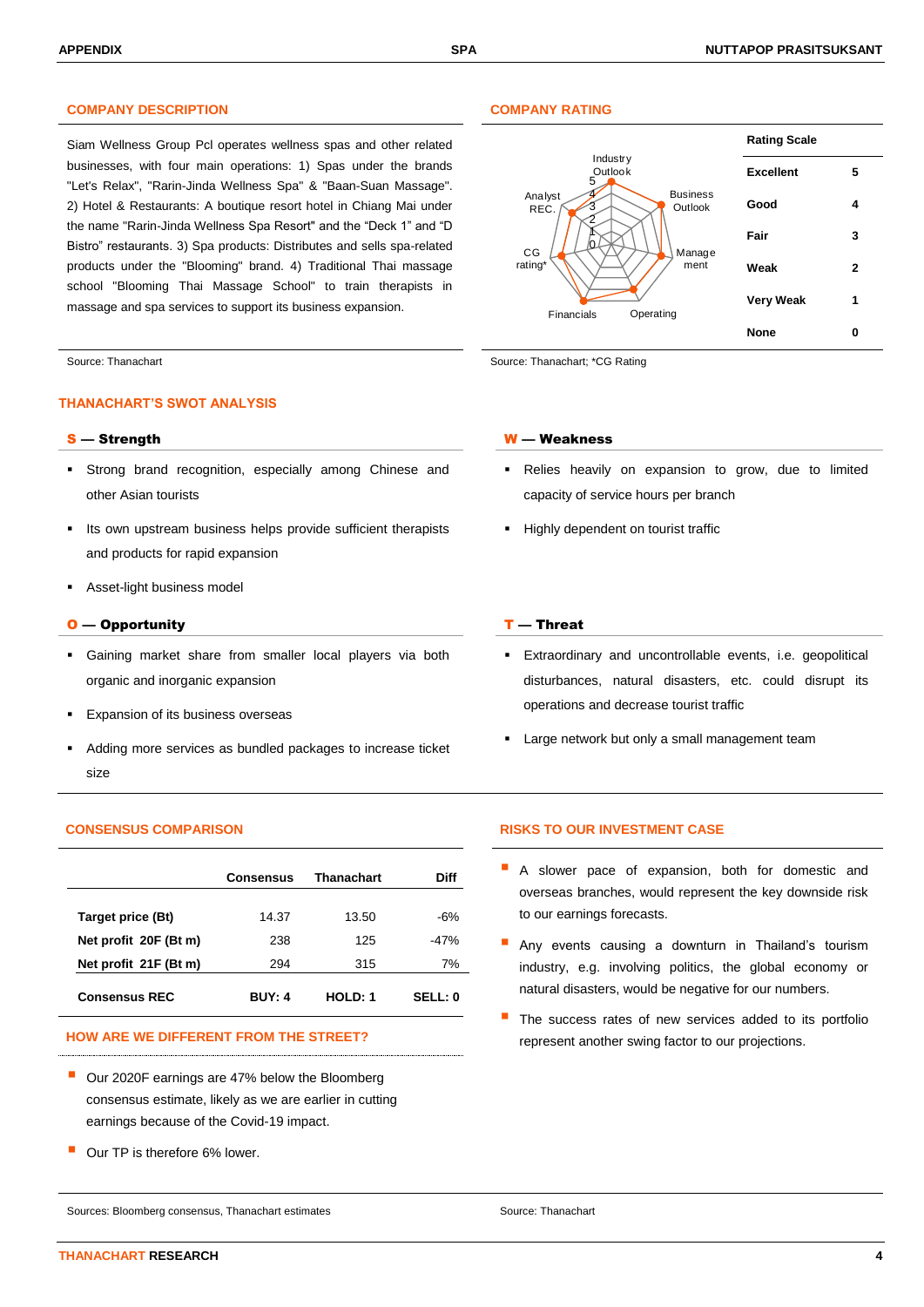*Revenue growth hiccup in 2020F on Covid-19 outbreak impact*

### **INCOME STATEMENT FY ending Dec (Bt m) 2018A 2019A 2020F 2021F 2022F** Sales 1,134 1,430 1,234 1,709 1,970 Cost of sales 750 976 918 1,142 1,277  **Gross profit 384 453 316 568 693** % gross margin 33.9% 31.7% 25.6% 33.2% 35.2% Selling & administration expenses 152 171 174 203 221  **Operating profit 232 282 141 365 472** % operating margin 20.4% 19.7% 11.5% 21.3% 24.0% Depreciation & amortization 96 118 135 156 174  **EBITDA 328 400 276 521 646** % EBITDA margin 28.9% 28.0% 22.4% 30.5% 32.8% Non-operating income 18 20 15 21 22 Non-operating expenses 0 0 0 0 0 Interest expense (9) (10) (8) (8) (6)  **Pre-tax profit 241 292 149 377 488** Income tax 35 46 23 62 90  **After-tax profit 206 246 125 315 398** % net margin 18.1% 17.2% 10.2% 18.4% 20.2% Shares in affiliates' Earnings  $\begin{array}{cccc} 0 & 0 & 0 & 0 \end{array}$ Minority interests (0) (1) (1) (1) (1) Extraordinary items  $\begin{array}{ccccccc} 0 & 0 & 0 & 0 & 0 \end{array}$ **NET PROFIT 206 245 125 315 397 Normalized profit 206 245 125 315 397** EPS (Bt) 0.4 0.4 0.2 0.6 0.7 Normalized EPS (Bt) 0.4 0.4 0.2 0.6 0.7 **BALANCE SHEET FY ending Dec (Bt m) 2018A 2019A 2020F 2021F 2022F ASSETS:** Current assets: 176 289 375 559 823 Cash & cash equivalent 79 53 200 350 595 Account receivables 24 37 24 33 38 Inventories 31 40 38 47 52 Others 3138 159 114 129 138 Investments & loans  $\begin{pmatrix} 0 & 0 & 0 \\ 0 & 0 & 0 \end{pmatrix}$ Net fixed assets 1,067 1,083 1,159 1,151 1,116 Other assets 126 126 144 125 172 199 **Total assets 1,369 1,516 1,659 1,882 2,138 LIABILITIES:** Current liabilities: 224 245 265 279 292 Account payables **83** 97 113 141 157 Bank overdraft & ST loans 6 5 5 5 2 1 Current LT debt 84 80 92 60 47 Others current liabilities 51 63 55 76 88 **Total LT debt 126 80 150 112 86** Others LT liabilities **34** 50 43 60 69 **Total liabilities 399 384 471 468 467** Minority interest and the control of the control of the control of the control of the control of the control of the control of the control of the control of the control of the control of the control of the control of the c Preferreds shares 0 0 0 0 0 Paid-up capital 143 143 143 143 143 143 143 Share premium 279 279 279 279 279 Warrants 0 0 0 0 0 Surplus 44 44 44 44 44 **Retained earnings 505 666 722 949 1,203** Shareholders' equity 970 1,132 1,188 1,414 1,669 **Liabilities & equity 1,369 1,516 1,659 1,882 2,138**

Sources: Company data, Thanachart estimates

# *amid the virus crisis*

*Healthy balance sheet*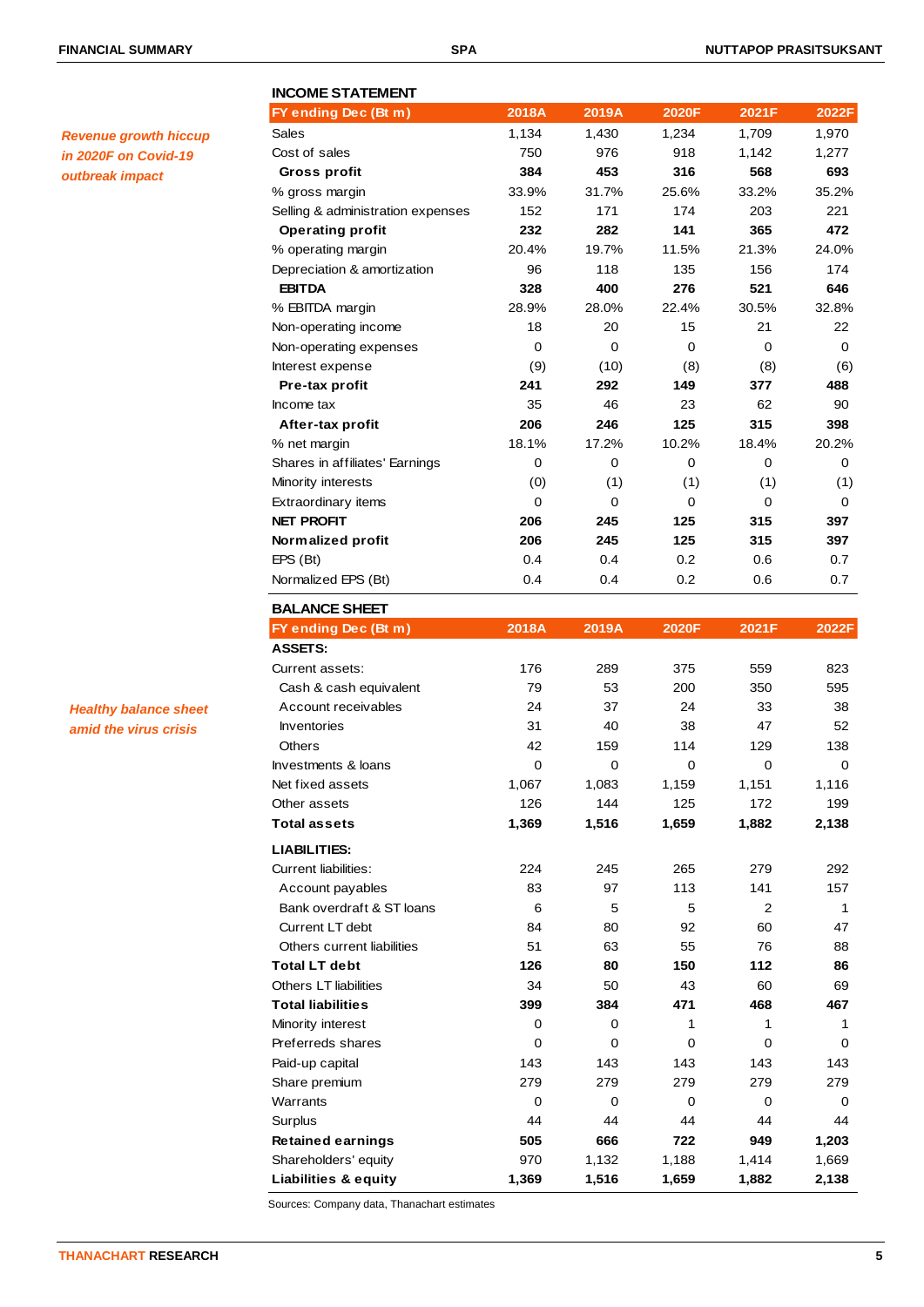| FY ending Dec (Bt m)              | 2018A    | 2019A    | <b>2020F</b> | 2021F    | 2022F    |
|-----------------------------------|----------|----------|--------------|----------|----------|
| Earnings before tax               | 241      | 292      | 149          | 377      | 488      |
| Tax paid                          | (33)     | (38)     | (28)         | (54)     | (86)     |
| Depreciation & amortization       | 96       | 118      | 135          | 156      | 174      |
| Chg In w orking capital           | (17)     | (9)      | 32           | 9        | 6        |
| Chg In other CA & CL / minorities | 4        | (30)     | 3            | (4)      | (1)      |
| Cash flow from operations         | 292      | 333      | 290          | 485      | 581      |
| Capex                             | (274)    | (133)    | (211)        | (148)    | (139)    |
| ST loans & investments            | 44       | (80)     | 39           | 0        | 0        |
| LT loans & investments            | 0        | $\Omega$ | $\Omega$     | $\Omega$ | $\Omega$ |
| Adj for asset revaluation         | $\Omega$ | $\Omega$ | $\Omega$     | $\Omega$ | 0        |
| Chg In other assets & liabilities | (13)     | (11)     | 17           | (27)     | (15)     |
| <b>Cash flow from investments</b> | (243)    | (225)    | (155)        | (175)    | (154)    |
| Debt financing                    | (46)     | (51)     | 81           | (73)     | (40)     |
| Capital increase                  | $\Omega$ | $\Omega$ | $\Omega$     | 0        | 0        |
| Dividends paid                    | (40)     | (86)     | (69)         | (88)     | (142)    |
| Warrants & other surplus          | 50       | 2        | $\Omega$     | $\Omega$ | 0        |
| Cash flow from financing          | (36)     | (135)    | 12           | (161)    | (183)    |
| Free cash flow                    | 18       | 199      | 79           | 337      | 442      |

**VALUATION FY ending Dec 2018A 2019A 2020F 2021F 2022F** Normalized PE (x) 31.1 26.0 51.1 20.3 16.1 Normalized PE - at target price (x) 37.4 31.3 61.6 24.5 19.4 PE (x) 31.1 26.0 51.1 20.3 16.1 PE - at target price (x) 37.4 31.3 61.6 24.5 19.4 EV/EBITDA (x) 19.9 16.2 23.3 11.9 9.2 EV/EBITDA - at target price  $(x)$  23.9 19.5 28.1 14.4 11.2 P/BV (x) 6.6 5.6 5.4 4.5 3.8 P/BV - at target price (x) 7.9 6.8 6.5 5.4 4.6 P/CFO (x) 21.9 19.2 22.0 13.2 11.0 Price/sales (x) 5.6 4.5 5.2 3.7 3.2 Dividend yield (%) 1.3 1.4 0.8 2.0 2.5 FCF Yield (%) 0.3 3.1 1.2 5.3 6.9 **(Bt)** Normalized EPS 0.4 0.4 0.2 0.6 0.7 EPS 0.4 0.4 0.2 0.6 0.7 DPS 0.2 0.2 0.1 0.2 0.3 BV/share 1.7 2.0 2.1 2.5 2.9 CFO/share 0.5 0.6 0.5 0.9 1.0 FCF/share 0.0 0.3 0.1 0.6 0.8

Sources: Company data, Thanachart estimates

*Strong cash flow streams on a negative cash cycle business*

*We expect EPS growth to gradually normalize from 2022F*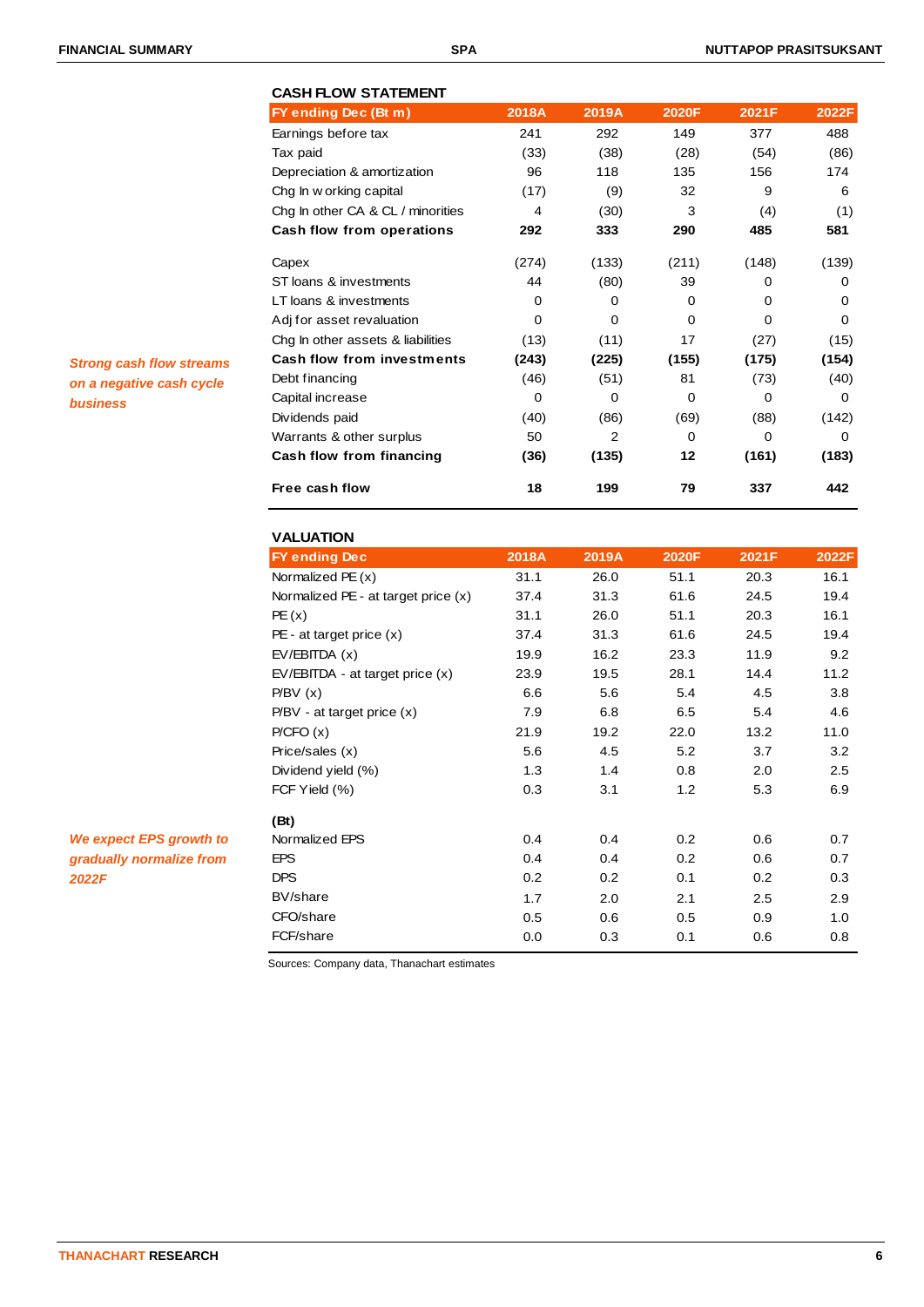| <b>FINANCIAL RATIOS</b>          |       |       |        |       |       |
|----------------------------------|-------|-------|--------|-------|-------|
| <b>FY ending Dec</b>             | 2018A | 2019A | 2020F  | 2021F | 2022F |
| <b>Growth Rate</b>               |       |       |        |       |       |
| Sales (%)                        | 19.7  | 26.1  | (13.7) | 38.5  | 15.2  |
| Net profit (%)                   | 17.4  | 19.4  | (49.1) | 151.7 | 26.3  |
| EPS $(% )$                       | 17.4  | 19.4  | (49.1) | 151.7 | 26.3  |
| Normalized profit (%)            | 17.4  | 19.4  | (49.1) | 151.7 | 26.3  |
| Normalized EPS (%)               | 17.4  | 19.4  | (49.1) | 151.7 | 26.3  |
| Dividend payout ratio (%)        | 41.6  | 36.0  | 40.0   | 40.0  | 40.0  |
| <b>Operating performance</b>     |       |       |        |       |       |
| Gross margin (%)                 | 33.9  | 31.7  | 25.6   | 33.2  | 35.2  |
| Operating margin (%)             | 20.4  | 19.7  | 11.5   | 21.3  | 24.0  |
| EBITDA margin (%)                | 28.9  | 28.0  | 22.4   | 30.5  | 32.8  |
| Net margin (%)                   | 18.1  | 17.2  | 10.2   | 18.4  | 20.2  |
| $D/E$ (incl. minor) $(x)$        | 0.2   | 0.1   | 0.2    | 0.1   | 0.1   |
| Net $D/E$ (incl. minor) $(x)$    | 0.1   | 0.1   | 0.0    | (0.1) | (0.3) |
| Interest coverage - $EBIT(x)$    | 26.2  | 26.9  | 18.6   | 46.9  | 83.0  |
| Interest coverage - EBITDA (x)   | 37.0  | 38.1  | 36.2   | 67.0  | 113.7 |
| ROA - using norm profit (%)      | 16.2  | 17.0  | 7.9    | 17.8  | 19.8  |
| ROE - using norm profit (%)      | 23.8  | 23.4  | 10.8   | 24.2  | 25.8  |
| <b>DuPont</b>                    |       |       |        |       |       |
| ROE - using after tax profit (%) | 23.8  | 23.4  | 10.8   | 24.2  | 25.8  |
| - asset turnover (x)             | 0.9   | 1.0   | 0.8    | 1.0   | 1.0   |
| - operating margin (%)           | 22.0  | 21.1  | 12.7   | 22.5  | 25.1  |
| - leverage (x)                   | 1.5   | 1.4   | 1.4    | 1.4   | 1.3   |
| - interest burden (%)            | 96.5  | 96.5  | 95.1   | 98.0  | 98.8  |
| - tax burden (%)                 | 85.3  | 84.3  | 84.5   | 83.5  | 81.5  |
| WACC(%)                          | 9.9   | 9.9   | 9.9    | 9.9   | 9.9   |
| ROIC (%)                         | 20.8  | 21.5  | 9.6    | 24.7  | 31.1  |
| NOPAT (Bt m)                     | 198   | 238   | 119    | 304   | 385   |

Sources: Company data, Thanachart estimates

### *Expanding profitability on scale benefits*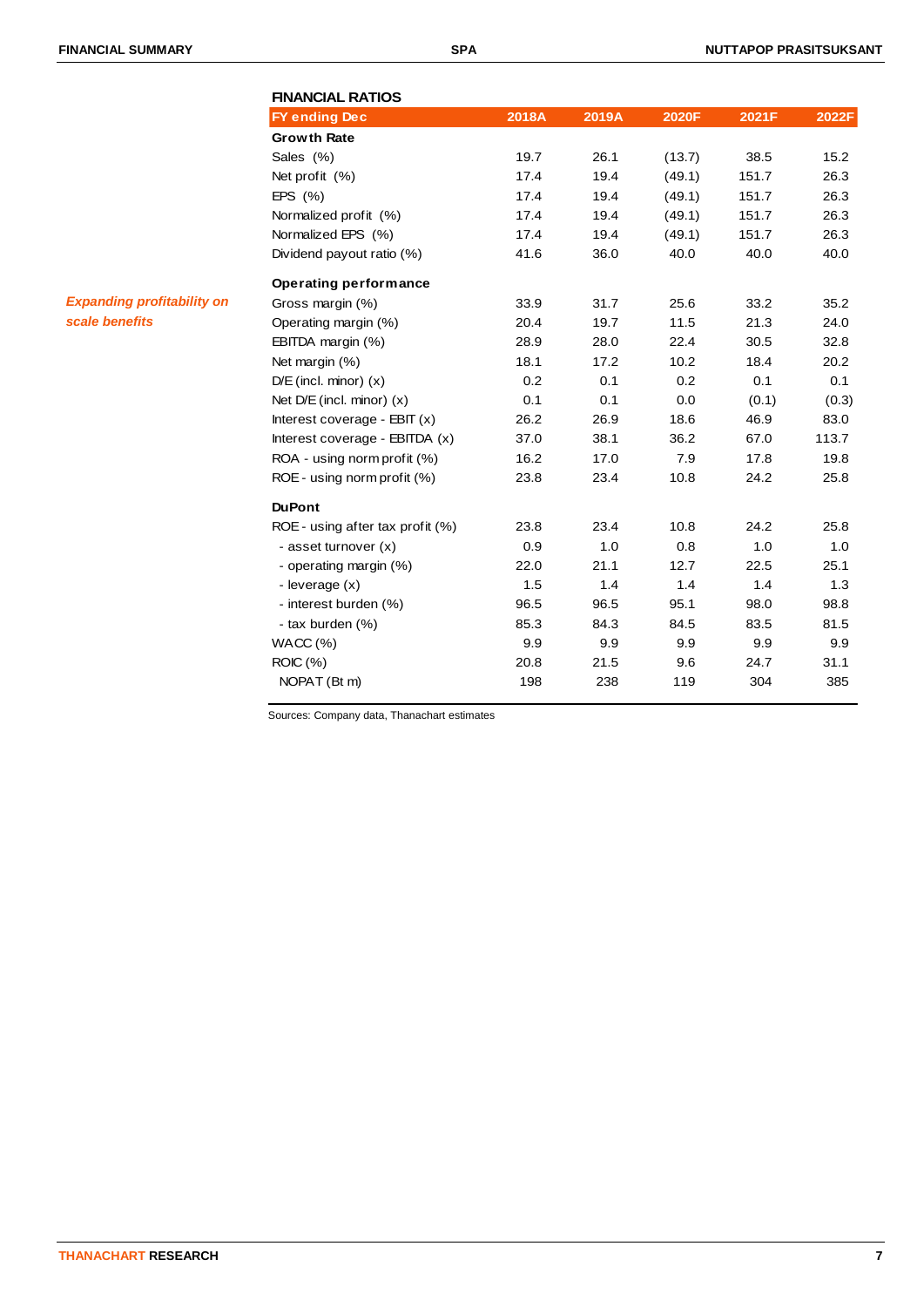### **General Disclaimers And Disclosures:**

This report is prepared and issued by Thanachart Securities Public Company Limited (TNS) as a resource only for clients of TNS, Thanachart Capital Public Company Limited (TCAP) and its group companies. Copyright © Thanachart Securities Public Company Limited. All rights reserved. The report may not be reproduced in whole or in part or delivered to other persons without our written consent.

This report is prepared by analysts who are employed by the research department of TNS. While the information is from sources believed to be reliable, neither the information nor the forecasts shall be taken as a representation or warranty for which TNS or TCAP or its group companies or any of their employees incur any responsibility. This report is provided to you for informational purposes only and it is not, and is not to be construed as, an offer or an invitation to make an offer to sell or buy any securities. Neither TNS, TCAP nor its group companies accept any liability whatsoever for any direct or consequential loss arising from any use of this report or its contents.

The information and opinions contained herein have been compiled or arrived at from sources believed reliable. However, TNS, TCAP and its group companies make no representation or warranty, express or implied, as to their accuracy or completeness. Expressions of opinion herein are subject to change without notice. The use of any information, forecasts and opinions contained in this report shall be at the sole discretion and risk of the user.

TNS, TCAP and its group companies perform and seek to perform business with companies covered in this report. TNS, TCAP, its group companies, their employees and directors may have positions and financial interest in securities mentioned in this report. TNS, TCAP or its group companies may from time to time perform investment banking or other services for, or solicit investment banking or other business from, any entity mentioned in this report. Therefore, investors should be aware of conflict of interest that may affect the objectivity of this report.

**Note:** Thanachart Securities Public Company Limited act as a Market Maker and Derivative Warrants Issuer. At present, TNS has issued 73 Derivative Warrants which are ADVA16C2005A, ADVA16C2007A, AMAT16C2003A, AMAT16C2006A, AMAT16C2008A, AOT16C2007A, AWC16C2005A, AWC16C2007A, BBL16C2006A, BCH16C2006A, BCPG16C2009A, BDMS16C2006A, BEM16C2006A, BGRI16C2005A, BJC16C2006A, BTS16C2008A, CBG16C2008A, CHG16C2009A, CK16C2003A, CK16C2006A, CKP16C2005A, CKP16C2007A, COM716C2008A, CPAL16C2006A, CPAL16C2007A, CPF16C2007A, CPN16C2005A, DTAC16C2009A, EA16C2003A, EA16C2008A, EA16C2006A, GPSC16C2003A, GPSC16C2007A, GULF16C2003A, GULF16C2007A, INTU16C2005A, INTU16C2007A, INTU16C2009A, IVL16C2006A, IVL16C2009A, KBAN16C2005A, KBAN16C2008A, KCE16C2007A, MEGA16C2009A, MTC16C2007A, OSP16C2008A, PTG16C2009A, PTT16C2008A, PTTE16C2003A, PTTG16C2006A, RATC16C2008A, RS16C2005A, S5016C2003A, S5016P2003A, S5016C2003B, S5016C2003C, S5016P2003C, S5016C2003E, S5016C2003D, S5016P2003D, S5016C2006B , S5016P2006B, SAWA16C2008A, SCB16C2003A, SCB16C2008A, SCC16C2005A, STEC16C2003A, STEC16C2006A, TASC16C2008A, TKN16C2008A, TOP16C2008A, WHA16C2006A, WHA16C2008A, (underlying securities are ADVANC, AMATA, AOT, AWC, BBL, BCH, BDMS, BEM, BGRIM, BJC, BTS, CBG, CHG, CK, CKP, COM7, CPALL, CPF, CPN, DTAC, EA, GPSC, GULF, INTUCH, IVL, KBANK, KCE, MEGA, MTC, OSP, PTG, PTT, PTTEP, PTTGC, RATCH, RS, SAWAD, SCB, SCC, STEC, TASCO, TKN, TOP, WHA, SET50 Index. Since TNS covers those underlying securities in research report, consequently TNS incurs conflicts of interest. Moreover, Investors are advised to carefully review the details and information in the prospectus before making investment decisions.

**Note:** Our major shareholder TCAP (Thanachart Capital Pcl) which holding 100% of Thanachart Securities, TCAP has stake in THANI for more than 65% and being the major shareholder of THANI.

**Note:** Thanachart Capital Public Company Limited (TCAP), TMB Bank Public Company Limited (TMB), are related companies to Thanachart Securities Public Company Limited (TNS). Thanachart Securities is wholly owned by Thanachart Capital Pcl which holds 20.10% of the shareholding in TMB Bank Pcl.

Thanachart Capital Public Company Limited (TCAP), Ratchthani Leasing Public Company Limited (THANI), TMB Public Company Limited (TMB), MBK PUBLIC COMPANY LIMITED (MBK) and PATUM RICE MILL AND GRANARY PUBLIC COMPANY LIMTED (PRG ) are related companies to Thanachart Securities Public Company Limited (TNS) . Since TNS covers those securities in research report, consequently TNS incurs conflicts of interest.

### **Recommendation Structure:**

Recommendations are based on absolute upside or downside, which is the difference between the target price and the current market price. If the upside is 10% or more, the recommendation is BUY. If the downside is 10% or more, the recommendation is SELL. For stocks where the upside or downside is less than 10%, the recommendation is HOLD. Unless otherwise specified, these recommendations are set with a 12-month horizon. Thus, it is possible that future price volatility may cause a temporary mismatch between upside/downside for a stock based on the market price and the formal recommendation.

For sectors, an "Overweight" sector weighting is used when we have BUYs on majority of the stocks under our coverage by market cap. "Underweight" is used when we have SELLs on majority of the stocks we cover by market cap. "Neutral" is used when there are relatively equal weightings of BUYs and SELLs.